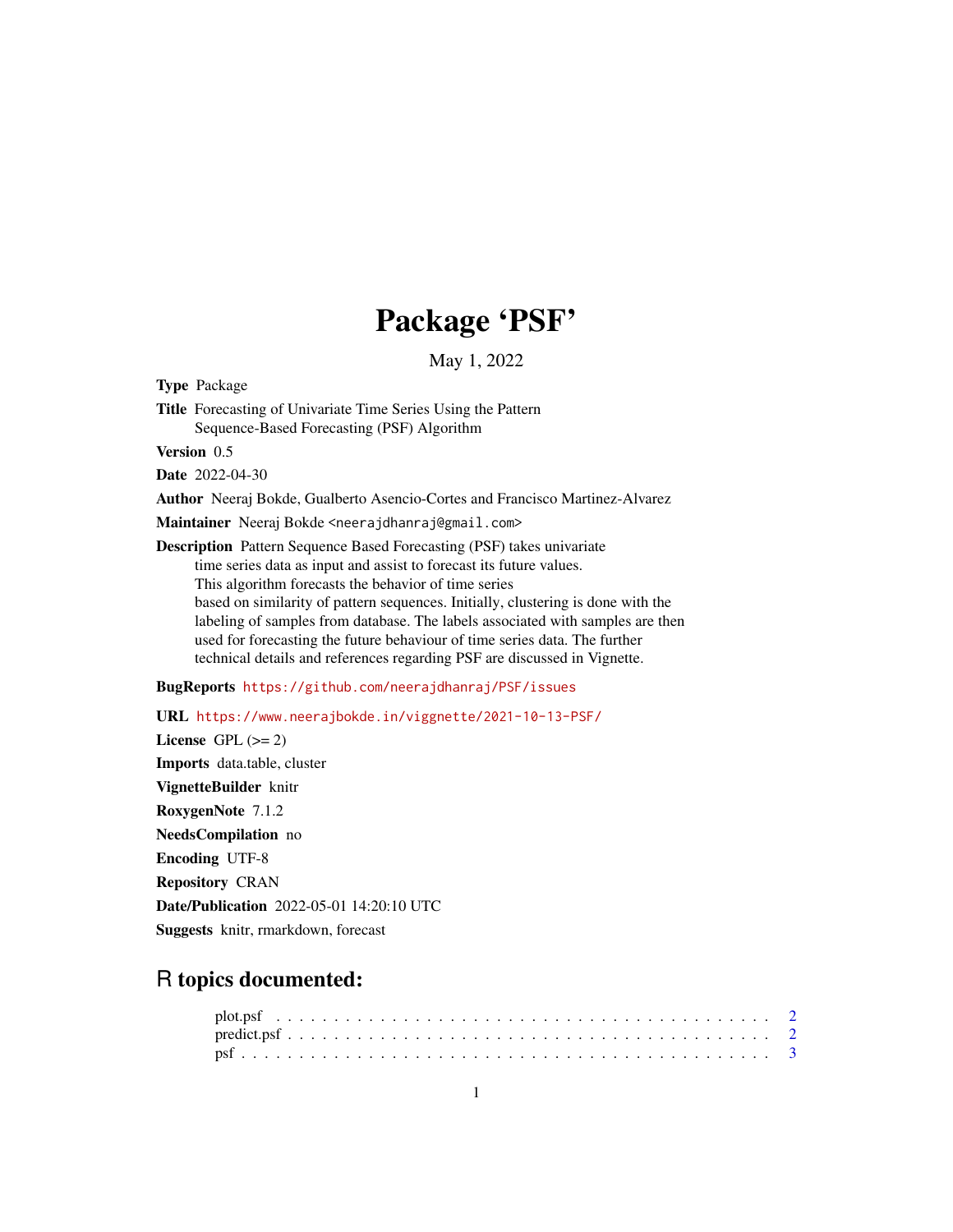#### <span id="page-1-0"></span>**Index** [5](#page-4-0). The second state of the second state of the second state of the second state of the second state of the second state of the second state of the second state of the second state of the second state of the second

#### Description

Takes an univariate time series and a vector with forecasted values.

#### Usage

```
## S3 method for class 'psf'
plot(x, predictions = c(), cycle = 24, ...)
```
#### Arguments

| X           | The trained PSF model generated by psf() function.                                                                                                                                     |
|-------------|----------------------------------------------------------------------------------------------------------------------------------------------------------------------------------------|
| predictions | A vector with previously computed forecasted values.                                                                                                                                   |
| cycle       | The number of values that conform a cycle in the time series (e.g. 24 hours per<br>day, 12 month per year, and so on). Only used when input data is not in time<br>series (ts) format. |
| $\cdots$    | Additional graphical parameters given to plot function.                                                                                                                                |

#### Examples

```
## Train a PSF model from the univariate time series 'nottem' (package:datasets).
p <- psf(nottem)
## Forecast the next 12 values of such time series.
pred \leq predict(p, n.ahead = 12)
## Plot forecasted values.
plot(p, pred)
```
predict.psf *Forecasting of univariate time series using a trained PSF model*

#### Description

Takes a trained PSF model and the prediction horizon as inputs.

#### Usage

```
## S3 method for class 'psf'
predict(object, n. ahead = 1, ...)
```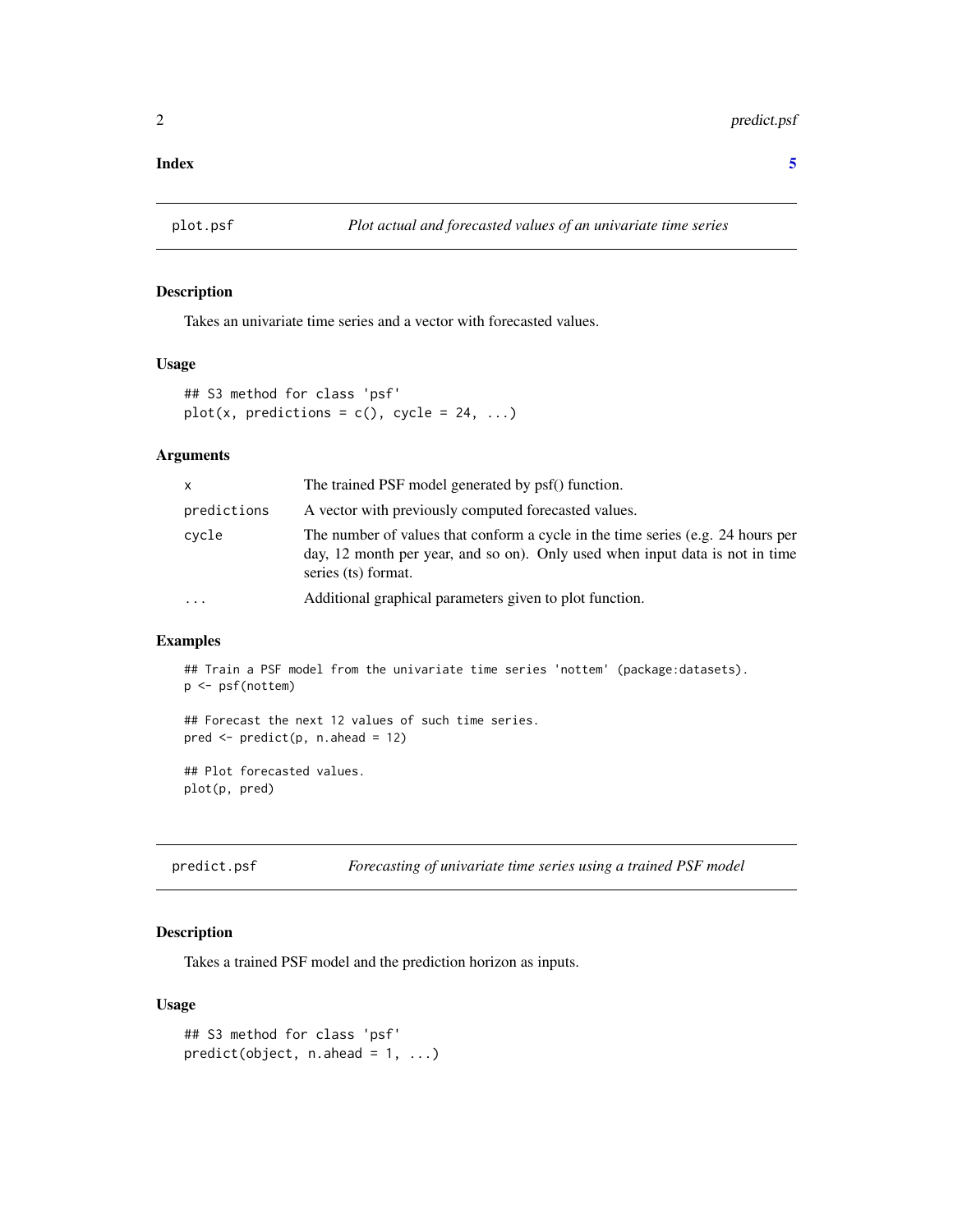<span id="page-2-0"></span> $psf$  3

#### Arguments

| object                  | The trained PSF model generated by psf() function. |
|-------------------------|----------------------------------------------------|
| n.ahead                 | The number of predicted values to be obtained.     |
| $\cdot$ $\cdot$ $\cdot$ | Other parameters will be ignored.                  |

#### Value

Vector with the resulting predictions

#### Examples

```
## Train a PSF model from the univariate time series 'nottem' (package:datasets).
p <- psf(nottem)
```
## Forecast the next 12 values of such time series. pred <- predict(p, n.ahead = 12)

psf *Train a PSF model from an univariate time series using the PSF algorithm*

#### Description

Takes an univariate time series as input. Optionally, specific internal parameters of the PSF algorithm can be also specified.

#### Usage

 $psf(data, k = seq(2, 10), w = seq(1, 10), cycle = 24)$ 

#### Arguments

| data  | Input univariate time series, in any format (time series (ts), vector, matrix, list,<br>data frame).                                             |
|-------|--------------------------------------------------------------------------------------------------------------------------------------------------|
| k     | The number of clusters, or a vector of candidate values to search for the optimum<br>automatically.                                              |
| W     | The window size, or a vector of candidate values to search for the optimum<br>automatically.                                                     |
| cvcle | The number of values that conform a cycle in the time series (e.g. 24 hours per<br>day). Only used when input data is not in time series format. |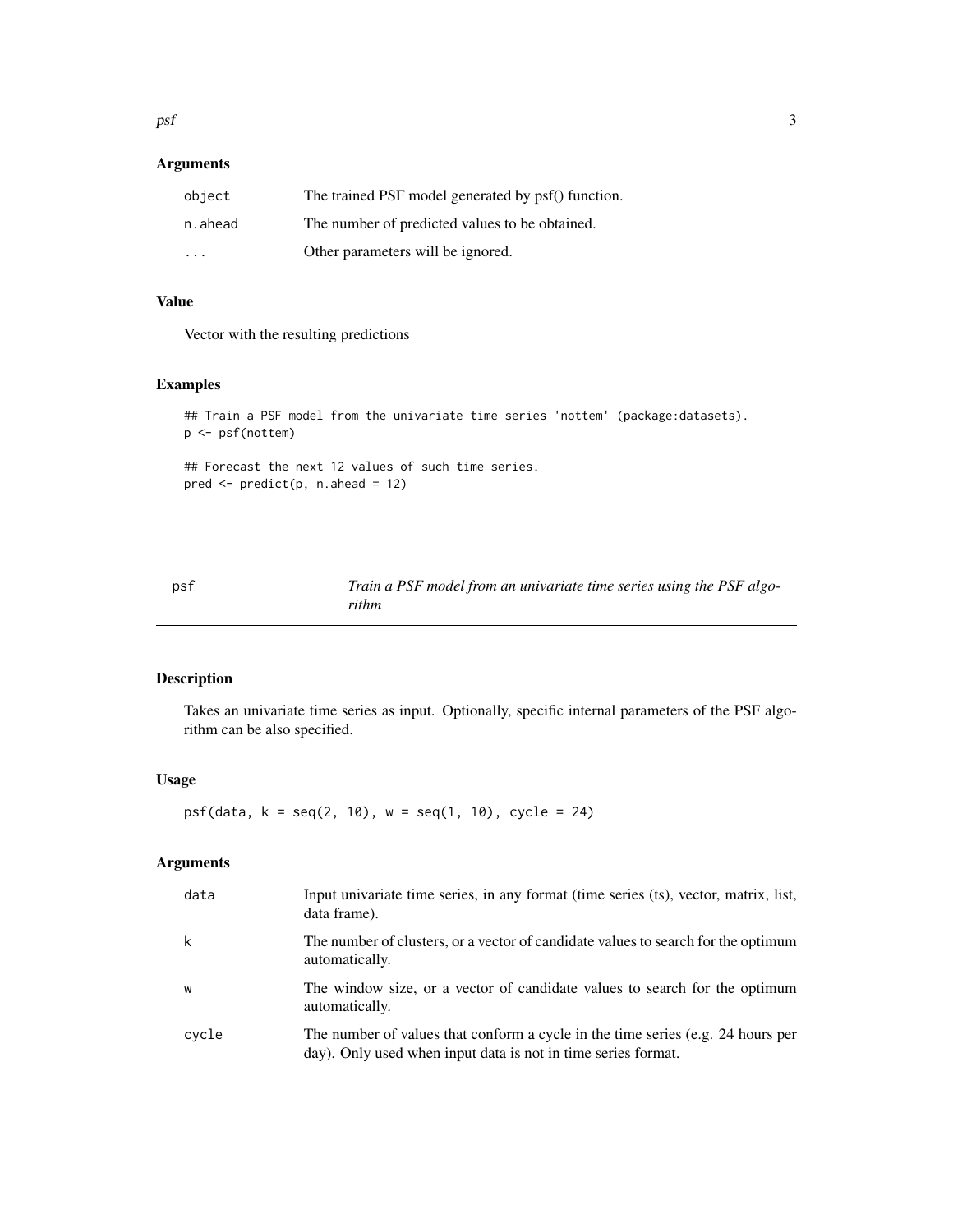#### Value

An object of class 'psf' with 7 elements:

original\_series

|            | Original time series stored to be used internally to build further plots.                       |
|------------|-------------------------------------------------------------------------------------------------|
| train_data | Adapted and normalized internal time series used to train the PSF model.                        |
| k          | Number of clusters used                                                                         |
| W          | Window size used                                                                                |
| cycle      | Determined cycle for the input time series.                                                     |
| dmin       | Minimum value of the input time series (used to denormalize internally further<br>predictions). |
| dmax       | Maximum value of the input time series (used to denormalize internally further<br>predictions). |

#### Examples

## Train a PSF model from the univariate time series 'nottem' (package:datasets). p <- psf(nottem)

## Train a PSF model from the univariate time series 'sunspots' (package:datasets). p <- psf(sunspots)